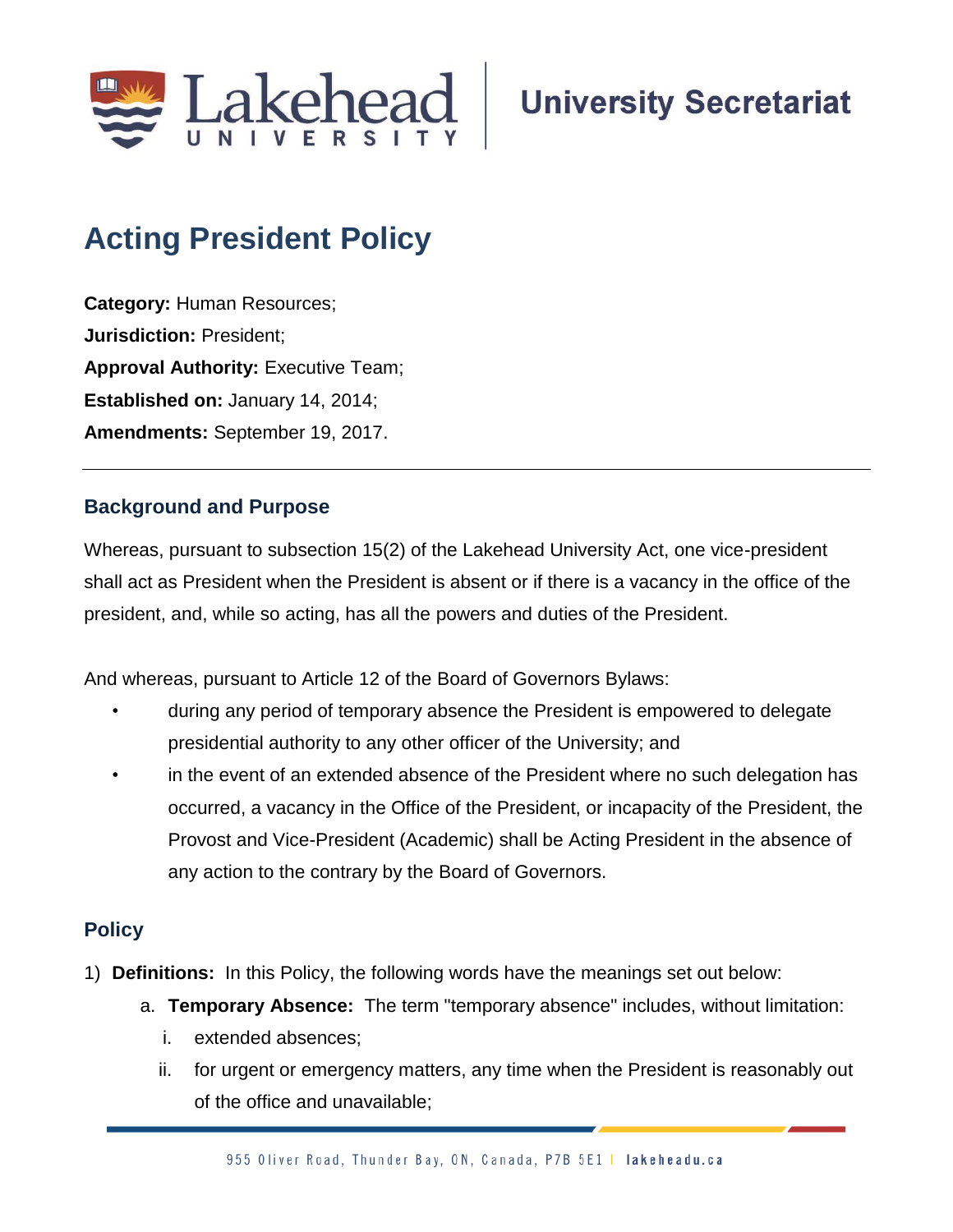- iii. for routine matters, any time when the President is out of the office for more than two business days;
- iv. any period of time where the President has expressly, in writing, informed someone that they are the Acting President; and
- v. any absence or unavailability of the President whenever presidential decisions or actions are urgently or specifically needed for the good order of the University, or safety of the University or its constituents.
- b. **Writing:** The term "in writing" includes, without limitation, email.
- 2) **Designation During Temporary Absence:** In the event of any temporary absence or incapacity of the President, the following persons are appointed as Acting President, with all the powers and duties of the President, in the following order:
	- a) the Provost and Vice-President (Academic);
	- b) the Vice-President (Administration and Finance);
	- c) the Vice-President (Research and Innovation);
	- d) the Vice-President (External Relations);
	- e) the General Counsel and University Secretary; and
	- f) the Deputy Provost.

For greater certainty, a person listed in the above subparagraphs would act only in the event of a temporary absence or incapacity of each other person described in an earlier subparagraph.

- 3) Despite paragraph two herein, unless otherwise determined by the President, in the event that a person listed in paragraph two is serving in an acting or interim capacity, he or she shall be last in the "acting" rotation.
- 4) **Alternate Designations during Temporary Absence:** Despite paragraph two herein, the President or Board of Governors may at any time override the designations set out in